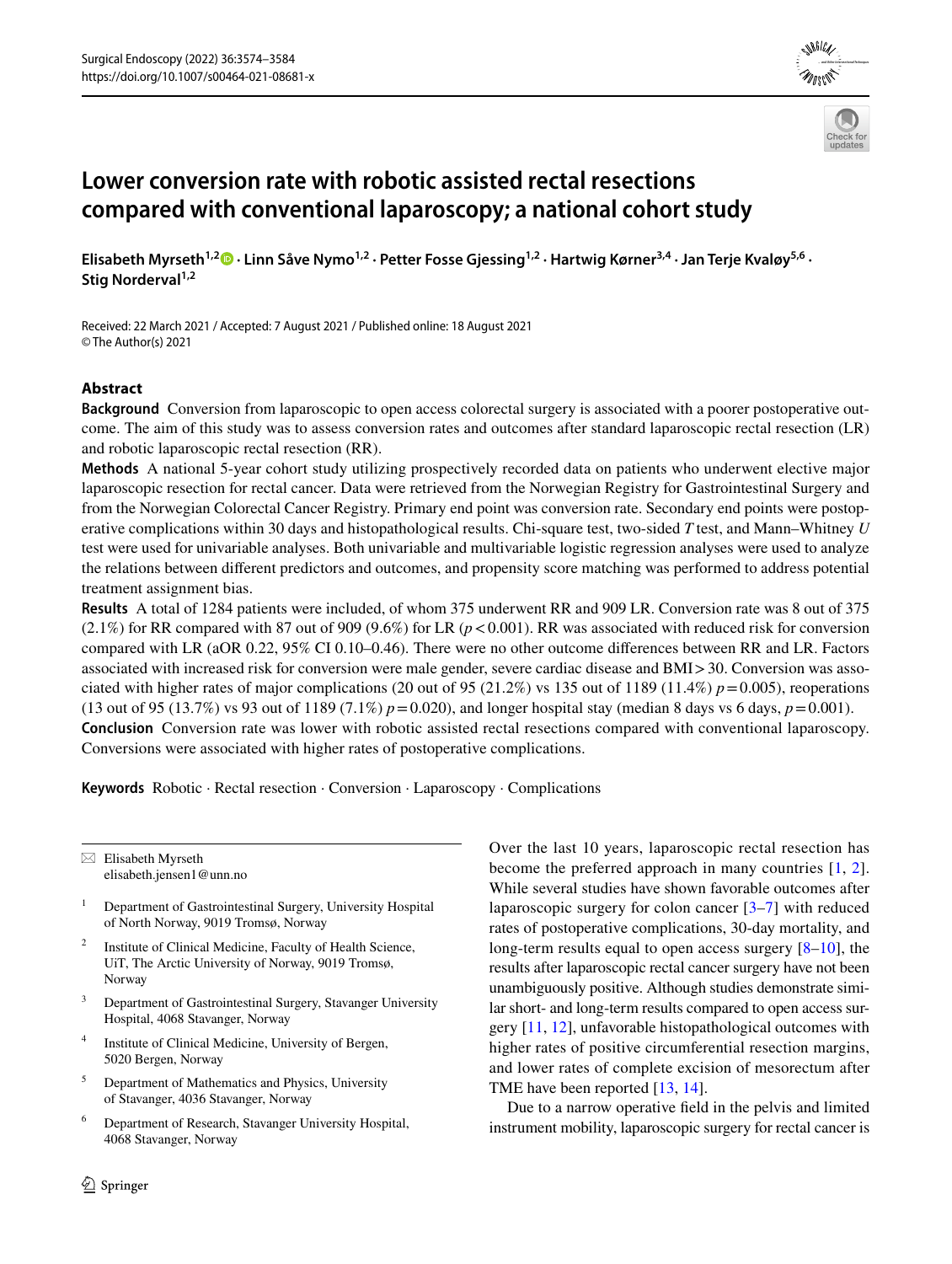technically demanding. Studies have shown conversion rates between 12 and 30% [\[15](#page-9-7)[–18](#page-9-8)], and a need of about 150 operations to fatten the learning curve [\[19](#page-9-9)]. These disadvantages may be overcome with robotic assisted laparoscopic access which offers a three-dimensional view with a stable camera, better ergonomic conditions, enhanced dexterity, and instrument articulation. This might facilitate a more precise dissection with improved specimen quality. In particular, it may also reduce the need for conversion, which is associated with higher complication rates [[3](#page-8-2), [15,](#page-9-7) [20\]](#page-9-10). While several studies have shown lower conversion rates with robotic assisted laparoscopy compared to conventional laparoscopy [[16,](#page-9-11) [21,](#page-9-12) [22](#page-9-13)], this could not be confrmed in the large randomized ROLARR trial [\[23](#page-9-14)].

The aim of this study was to assess conversion rates after standard laparoscopic versus robotic assisted laparoscopic resections for rectal cancer, as well as postoperative complications within the frst 30 days and histopathological results in a national cohort from the Norwegian registry for gastrointestinal surgery (NoRGast) [[24](#page-9-15)] supplied with data from the Norwegian Colorectal Cancer Registry [[25\]](#page-9-16).

# **Materials and methods**

#### **Study population**

Patients who underwent elective major resection for rectal cancer from January 1st 2014 to December 31st 2018 were identifed via the Norwegian Registry for Gastrointestinal Surgery (NoRGast) [[24\]](#page-9-15). Due to some delay in data registry, and also to achieve at least 6 months follow-up, latest operation date for data extraction was set to December 2018. This national quality registry was established in 2014, and includes major gastrointestinal and hepatobiliary resections. All Norwegian hospitals performing cancer resections are obliged to report data to NoRGast which records variables that might afect surgical outcome, such as pre-operative weight loss, BMI, ECOG-status, known severe pulmonary and cardiac disease as well as operative technique, and shortterm postoperative outcome measures including complications, reoperations, length of hospital stay, readmissions, and mortality rates. A detailed presentation of the registry has been published previously [\[24](#page-9-15)].

Patients were identifed in the NoRGast database based on procedure codes according to the NCSP (NOMESCO Classification Of Surgical Procedures) [[26\]](#page-9-17) for rectal resection with formation of anastomosis (JGB00 through JGB07), rectal resection with end colostomy (codes JGB10 and JGB11), and abdominoperineal resections (codes JGB30 through JGB36). The procedure codes were combined with diagnosis code C20 for cancer<15 cm from the anal verge assessed with rigid proctoscope according to the International Classifcation of Diseases version 10 (ICD-10) [[27\]](#page-9-18). Some cases were registered with cancers located from 15 cm or lower measured on rigid proctoscope, but erroneously had received the ICD-10 code C19 for rectosigmoid cancer at discharge, and these were also included. Patients with tumors other than adenocarcinoma were excluded. Emergency procedures and all procedures commenced by open access, as well as transanal total mesorectal excisions (taTME) were also excluded.

Data were linked to the Norwegian Colorectal Cancer Registry [\[25\]](#page-9-16) for information on preoperative work-up, oncologic treatment upfront surgery, histopathology of the surgical specimen, and 90 days mortality rate based on the patients' individual social security numbers.

#### **Data quality**

The coverage rate in NoRGast has increased during the study period from approximately 20% in 2014 to 75% in 2018 [[28](#page-9-19)]. Variable completeness is 98–100%, much due to its webbased registration system. The Norwegian Colorectal Cancer Registry includes annually more than 90% of all patients surgically treated for rectal cancer [[29\]](#page-9-20). However, this registry includes data from various sources, such as clinical reports on diagnosis and treatment, and histopathological reports. This results in some variations in variable completeness with missing data in up to 30% for some clinical variables, while variables from the histopathological reports have up to 90% completeness. However, as both registries overlap on a number of core variables, data linking results in an overall high degree of variable completeness. Patients with missing data in any variables included for analysis in this study were excluded, and number of missing values are documented in the attached tables. The manuscript was drafted in accordance to the STROBE guidelines for observational studies [[30\]](#page-9-21).

#### **Statistical analysis**

Data were analyzed with SPSS version 26, (IBM, Armonk, New York, USA). For univariable analyses Pearson's Chisquare test was used for categorical data, and two-sided *T* test or Mann–Whitney *U* test for continuous data. Confdence interval (CI), standard deviation or inter quartile range (IQR) were calculated as appropriate. Univariable binary logistic regression was used to calculate unadjusted odds ratios (OR) for conversion rates, major complications, reoperations, 30 days mortality, and anastomotic leaks. A stepwise backward multivariable logistic regression model was used to further analyze the relations between diferent predictors and outcomes, and adjusted odds ratios were reported for the final fitted models. Variables with a  $p$  value  $< 0.2$ in univariable analyses were included in the multivariable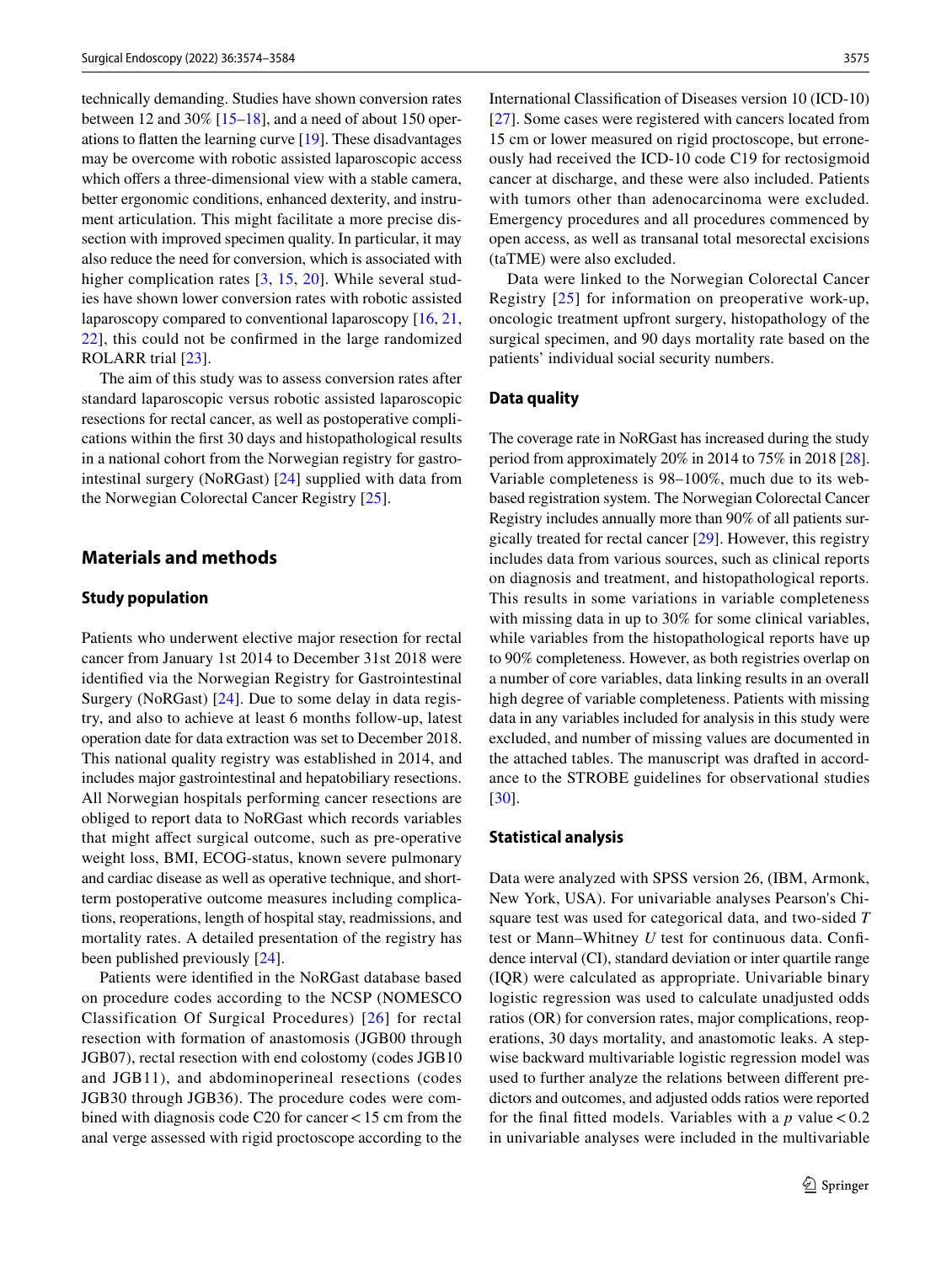analyses. All signifcant variables were tested for two-way interaction, and signifcant interactions were included in further multivariable analyses. The signifcance level was set to  $p < 0.05$ .

A linear regression model was made with the continuous variable as dependent variable, RR or LR as fxed factors and hospitals performing RR as covariate.

To address potential treatment assignment bias, a propensity score matching was performed by including all available baseline variables. The matched sets were included in a new set of regression analyses. Match tolerance was set to 0.01, and sampling was done without replacement. Robotic assistance was used as group indicator, and baseline characteristics (age, gender, BMI, severe cardiac and pulmonary disease, diabetes, ASA-score, ECOG-score, and diabetes) were used as predictors.

Age was categorized into three groups (low  $< 65$ , mid 65–80, and high>80). ASA-scores were grouped into low ASA-scores (scores 1–2) and high ASA-scores (scores 3–4). ECOG-scores were dichotomized into low ECOG-score (0–1) and high ECOG-score (2–4). Severe pulmonary disease was defined as having  $FEV1 < 50\%$  or a vital capacity<60% of predicted values. Severe cardiac disease was defned as NYHA classifcation 3–4, or severe arrythmia requiring mechanical support. Complications were recorded according to the Accordion grading system [[31\]](#page-9-22). Major complications were defned as Accordion grade of 3 or higher. Briefy, Accordion grade 3 is defned as any percutaneous, angiographic or endoscopic intervention, Accordion 4 is defned as intervention in general anesthesia or single-organ failure, Accordion 5 is defned as intervention in general anesthesia plus single- or multi-organ failure. Accordion 6 is death within 30 days postoperatively. Anastomotic leak was defned as a leak requiring reoperation (grade C leaks) [\[32](#page-9-23)]. Only resections with formation of an anastomosis were included in analysis of anastomotic leak. Weight was classifed by body mass index (BMI), and patients were grouped into 4 BMI-classes [\[33](#page-9-24)]; [<18.5] [18.5–25] [[25–](#page-9-16)[30](#page-9-21)] [>30]. Positive circumferential resection margin (positive CRM) was defined as  $CRM \leq 1$  mm, and positive distal resection margin (positive DRM) as DRM  $\leq$  1 mm.

## **Results**

## **Patients**

A total of 2302 patients were recorded in NoRGast with an NCSP procedural code for rectal resection in the study period. After excluding patients with other tumors than adenocarcinoma, those undergoing taTME, endoscopic or emergency procedures a total of 1796 patients were identifed. Some 1284 had a laparoscopic procedure, of whom 909 had a conventional laparoscopic resection and 375 had a robotic assisted resection (Fig. [1\)](#page-2-0). Sixteen hospitals contributed data, of which 7 performed both RR and LR. Demographical and clinical characteristics are presented in Table [1](#page-3-0).

#### **Conversion rates**

The overall conversion rate was 95 out of 1284 patients (7.4%). In the RR group conversion rate was signifcantly lower as compared to the LR group, with 8 out of 375 (2.1%) and 87 out of 909 (9.6%), respectively (*p*<0.001). Conversion rate for LR performed in hospitals using both operative techniques was 51 out of 464 (11.0%) compared to 36 out of 445 (8.1%) in hospitals using laparoscopic technique only  $(p=0.137)$ . In multivariable analyses, RR was associated with reduced risk for conversion with an aOR of 0.21 (95% CI 0.09–0.43) compared to LR. In addition, male gender (aOR 1.86, 95% CI. 1.14–3.06), BMI>30 (aOR 2.64, 95% CI 1.51–4.61), and severe cardiac disease (aOR 2.16, 95% CI 1.08–4.31) were independent predictors for conversion (Table [2](#page-4-0)). The Hartmann procedure was associated with a higher conversion rate (aOR 2.88, 95% CI 1.35–6.13) than



<span id="page-2-0"></span>**Fig. 1** Flowchart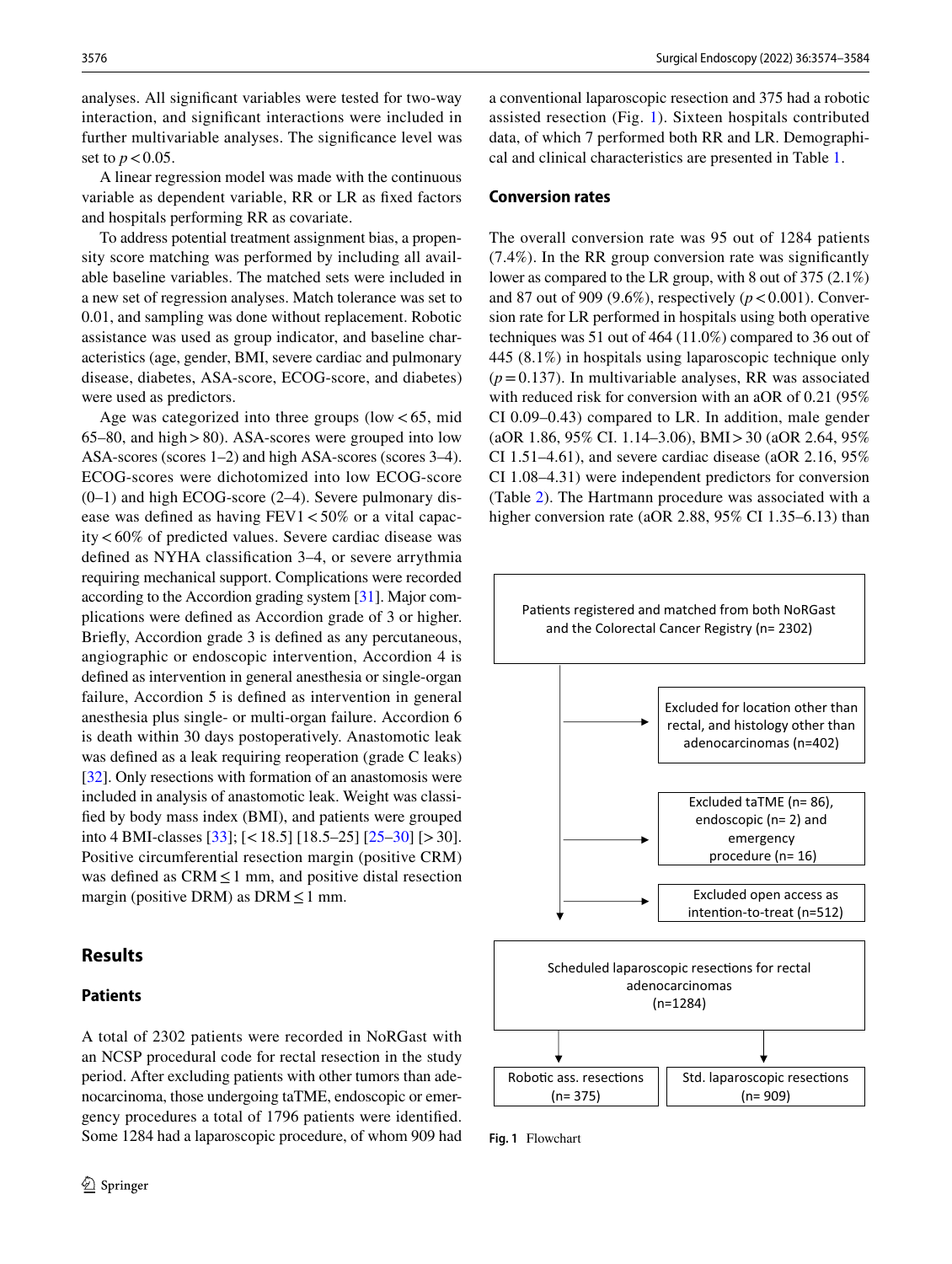#### <span id="page-3-0"></span>**Table 1** Baseline characteristics

|                              | Total $n = 1284$ | LR $n = 909$ | $RR n = 375$ | $p$ value* |
|------------------------------|------------------|--------------|--------------|------------|
| <b>Sex</b>                   |                  |              |              |            |
| Male                         | 782              | 551 (61)     | 231(62)      | 0.743      |
| Female                       | 502              | 358 (39)     | 144 (38)     |            |
| Age, median<br>(IQR)         | $69(60-76)$      | 69 (60–76)   | $69(60-75)$  | 0.760      |
| BMI                          |                  |              |              |            |
| < 18.5                       | 24               | 18(2)        | 6(1.7)       | 0.067      |
| $18.8 - 25$                  | 511              | 380 (42.4)   | 131 (36.1)   |            |
| $25 - 30$                    | 496              | 350(39.1)    | 146 (40.2)   |            |
| >30                          | 228              | 148(16.5)    | 80 (22.0)    |            |
| ASA-score                    |                  |              |              |            |
| Low $(1-2)$                  | 871              | 640 (70.4)   | 231 (61.6)   | 0.002      |
| High $(3-4)$                 | 413              | 269(29.6)    | 144 (38.4)   |            |
| <b>ECOG-class</b>            |                  |              |              |            |
| Low $(0-1)$                  | 1210             | 854 (94.1)   | 356 (96.5)   | 0.078      |
| High $(2-4)$                 | 67               | 54 (5.9)     | 13(3.6)      |            |
| <b>Diabetes</b>              | 134              | 92(10.1)     | 42(11.2)     | 0.565      |
| Pulmonary<br>disease         | 48               | 44 (4.8)     | 4(1.1)       | 0.001      |
| Cardiac disease              | 73               | 65(7.2)      | 8(2.1)       | < 0.001    |
| Radio(chemo)<br>therapy      | 375              | 323(25.5)    | 143(38.1)    | < 0.001    |
| Tumor level <sup>a</sup>     |                  |              |              |            |
| Low $(0-5 \text{ cm})$       | 244              | 159(26.6)    | 85 (35.0)    | 0.045      |
| Mid<br>$(5-10 \text{ cm})$   | 332              | 224(37.5)    | 108 (40.6)   |            |
| High<br>$(10-15 \text{ cm})$ | 287              | 214 (35.8)   | 73 (27.3)    |            |
| Operative tech-<br>nique     |                  |              |              |            |
| LAR <sup>b</sup>             | 743              | 552 (60.7)   | 191 (50.9)   | 0.003      |
| APR <sup>c</sup>             | 432              | 280 (30.8)   | 152 (40.5)   |            |
| Hartmann                     | 109              | 77(8.5)      | 32(8.5)      |            |

Values in parentheses are percentages unless indicated otherwise

*LR* laparoscopic resections, *RR* robotic resections

\*Chi-square analyses

a Cm from anal verge measured with rigid proctoscope

b Low anterior resection

c Abdominoperineal resection

low anterior resections (LAR), with abdominoperineal resections (APR) as reference (Table [2\)](#page-4-0).

A separate analysis on the risk factors gender and BMI revealed an especially high conversion rate for male patients with  $BMI > 30$  in the LR group (Table [3\)](#page-5-0). The OR for conversion in male patients with BMI>30 was 0.23 (95% CI 0.07–0.83) for RR with LR as reference. A total of 730 patients were included after propensity score matching, with 65 exact matches and 289 fuzzy matches. After propensity score matching, RR compared to LR (aOR 0.19, 95%

CI 0.09–0.42) as well as male gender (aOR 2.44, 95% CI 1.14–5.19) remained signifcant predictors for conversion.

#### **Postoperative complications**

Major complications, 30-day mortality rates and reoperation rates did not difer between the LR and RR group (Table [4](#page-5-1)). The overall anastomotic leak rate was 41 out of 743 (5.5%) and did not difer between LR and RR. Rates of major complications and reoperations were higher following converted procedures compared to procedures completed laparoscopically, with complication rates of 20 out of 95 (21.1%) vs 135 out of 1189 (11.4%) ( $p = 0.005$ ) and reoperation rates of 13 out of 95 (13.7%) vs 93 out of 1189 (7.8%) (*p*=0.046).

Conversion, male gender, severe pulmonary or cardiac disease, and BMI>30 were independent predictors for major complications in multivariable regression analysis (Table [5](#page-6-0)). After propensity score matching only male gender, severe cardiac disease, and BMI> 30 remained significant. In multivariable regression analysis of 30-day mortality only ECOG-score>2 was found to be an independent predictor (aOR 21.10, 95% CI 3.27–136.26) *p*=0.001). For reoperation, male gender (aOR 2.25, 95% CI 1.41–3.59, *p*=0.001), severe pulmonary disease (aOR 2.74, 95% CI 1.26–5.93,  $p=0.011$ ), and LAR as operative technique with APR as reference (aOR 2.72, 95% CI 1.64–4.53, *p*<0.001) were independent predictors in multivariable regression analyses. For anastomotic leak, only male gender was a predictor (aOR 2.44, 95% CI 1.15–5.19, *p*=0.020). All predictors from initial multivariable logistic regression analysis remained signifcant in propensity score matched analysis for 30-day mortality rates, reoperations, and anastomotic leak.

Length of in-hospital stay (LOS) was shorter in the RR group compared to LR; median 5 vs 6 days  $(p=0.001)$ . Patients who underwent conversion to open access had a median LOS of 8 days compared to 6 days after procedures completed laparoscopically  $(p=0.001)$  (Table [4](#page-5-1)). There were, however, no diferences in LOS between LR and RR in hospitals operating with both techniques.

#### **Histopathological results**

The overall rates of positive CRM and DRM were 51 out of 1090 (4.7%) and 7 out of 1075 (0.7%) and were similar in the RR and LR group (Table [4\)](#page-5-1). The rate of positive CRM was higher (9 out of 88, 10.2%) following converted procedures compared to procedures completed laparoscopically (42 out of 1002, 4.2%, *p*=0.010). A higher proportion of positive CRM was seen following APR compared with other operative techniques (APR 33 out of 357, 9.2%, LAR 12 out of 636, 1.9% and Hartmann 6 out of 97, 6.2%, *p*<0.001). Further, surgery for low tumors (0–5 cm above anal verge) resulted in higher rates of positive CRM compared with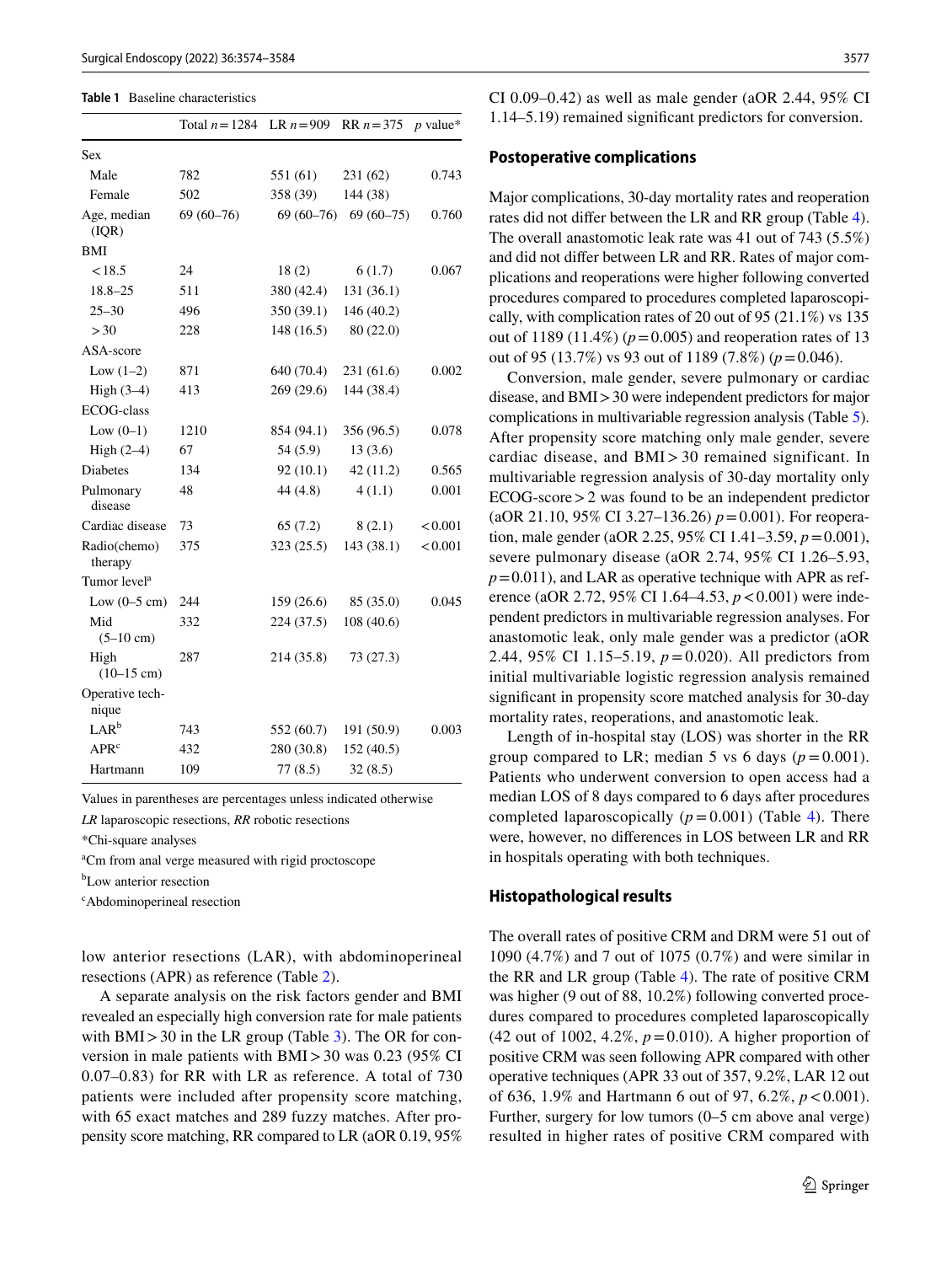<span id="page-4-0"></span>**Table 2** Regression analyses of risk factors for conversion

|                          | Conversion<br>rate (per cent) | Univariable<br>OR (95% CI) | <i>p</i> value | Multivariable<br>aOR (95% CI) | $p$ value |
|--------------------------|-------------------------------|----------------------------|----------------|-------------------------------|-----------|
| All patients             | 95/1284 (7.4)                 |                            |                |                               |           |
| Age group                |                               |                            |                |                               |           |
| < 65                     | 37/503 (7.4)                  | Ref                        | 0.411          |                               |           |
| $65 - 80$                | 43/631 (6.8)                  | $0.91(0.58 - 4.45)$        |                |                               |           |
| > 80                     | 15/150 (10.0)                 | $1.40(0.75-2.63)$          |                |                               |           |
| Sex                      |                               |                            |                |                               |           |
| Female                   | 24/502 (4.8)                  | Ref                        | 0.014          | Ref                           | 0.014     |
| Male                     | 71/782 (9.1)                  | $1.98(1.23 - 3.21)$        |                | $1.86(1.14-3.06)$             |           |
| WHO ECOG-score           |                               |                            |                |                               |           |
| 0, 1                     | 89/1210 (7.4)                 | Ref                        | 0.974          |                               |           |
| 2, 3, 4                  | 5/67(7.5)                     | $1.02(0.39 - 2.59)$        |                |                               |           |
| ASA classification       |                               |                            |                |                               |           |
| $1 - 2$                  | 63/871 (7.2)                  | Ref                        | 0.742          |                               |           |
| $3 - 4$                  | 32/413 (7.7)                  | $1.08(0.69 - 1.68)$        |                |                               |           |
| Severe pulmonary disease |                               |                            |                |                               |           |
| No                       | 93/1236 (7.5)                 | Ref                        | 0.391          |                               |           |
| Yes                      | 2/48 (4.2)                    | $0.53(0.29 - 2.34)$        |                |                               |           |
| Severe cardiac disease   |                               |                            |                |                               |           |
| No                       | 83/1211 (6.9)                 | Ref                        | 0.003          | Ref                           | 0.029     |
| Yes                      | 12/73(16.4)                   | $2.67(1.39 - 5.16)$        |                | 2.16 (1.08–4.31)              |           |
| Med. Diabetes            |                               |                            |                |                               |           |
| No                       | 79/1150 (6.9)                 | Ref                        | 0.036          |                               |           |
| Yes                      | 16/134 (11.9)                 | $1.84(1.04-3.25)$          |                |                               |           |
| Weight class (BMI)       |                               |                            |                |                               |           |
| < 18.5                   | 1/24(4.2)                     | $0.72(0.09 - 5.54)$        | 0.007          | $0.87(0.12 - 6.89)$           | 0.002     |
| $18.5 - 25$              | 29/511 (5.7)                  | Ref                        |                | Ref                           |           |
| $25 - 30$                | 32/496 (6.5)                  | $1.15(0.68 - 1.93)$        |                | $1.08(0.63 - 1.83)$           |           |
| > 30                     | 29/228 (12.7)                 | $2.42(1.41-4.16)$          |                | $2.64(1.51-4.61)$             |           |
| Radio(chemo)therapy      |                               |                            |                |                               |           |
| No                       | 71/909 (7.8)                  | Ref                        | 0.381          |                               |           |
| Yes                      | 24/375 (6.4)                  | $0.81(0.50-1.30)$          |                |                               |           |
| Operative technique      |                               |                            |                |                               |           |
| LAR                      | 60/743(8.0)                   | $1.72(1.03 - 2.87)$        | 0.012          | $1.66(0.97-2.84)$             | 0.021     |
| Hartmann                 | 14/109 (14.3)                 | $2.88(1.42 - 5.88)$        |                | $2.88(1.35 - 6.13)$           |           |
| <b>APR</b>               | 21/432 (4.8)                  | Ref                        |                | Ref                           |           |
| Robotic assistance       |                               |                            |                |                               |           |
| No                       | 87/909 (9.6)                  | Ref                        | < 0.001        | Ref                           | < 0.001   |
| Yes                      | 8/375(2.1)                    | $0.21(0.09 - 0.43)$        |                | $0.22(0.10-0.46)$             |           |
|                          |                               |                            |                |                               |           |

intermediate (5–10 cm) and high (10–15 cm) tumors, with 23 out of 206 (11.2%), 9 out of 297 (3.0%), and 5 out of 250  $(2.0\%)$ , respectively  $(p < 0.001)$ . Tumor diameter and tumor stage were not associated with higher rates of positive CRM.

A mean number of 14 lymph nodes were retrieved from the specimen in the RR group compared 18 in the LR group  $(p=0.001)$ . In hospitals performing both LR and RR there were no diferences in lymph node retrieval between the two groups, except for one hospital where LR resulted in fewer lymph nodes as compared to RR (Table [6\)](#page-7-0). ANCOVA analysis comparing mean number of lymph nodes between the RR group and the LR group correcting for hospital showed no differences between the two methods  $(p=0.550)$ .

# **Discussion**

This study on a national cohort of patients who underwent laparoscopic resections for rectal cancer demonstrates that conversion rate was lower with robotic assistance compared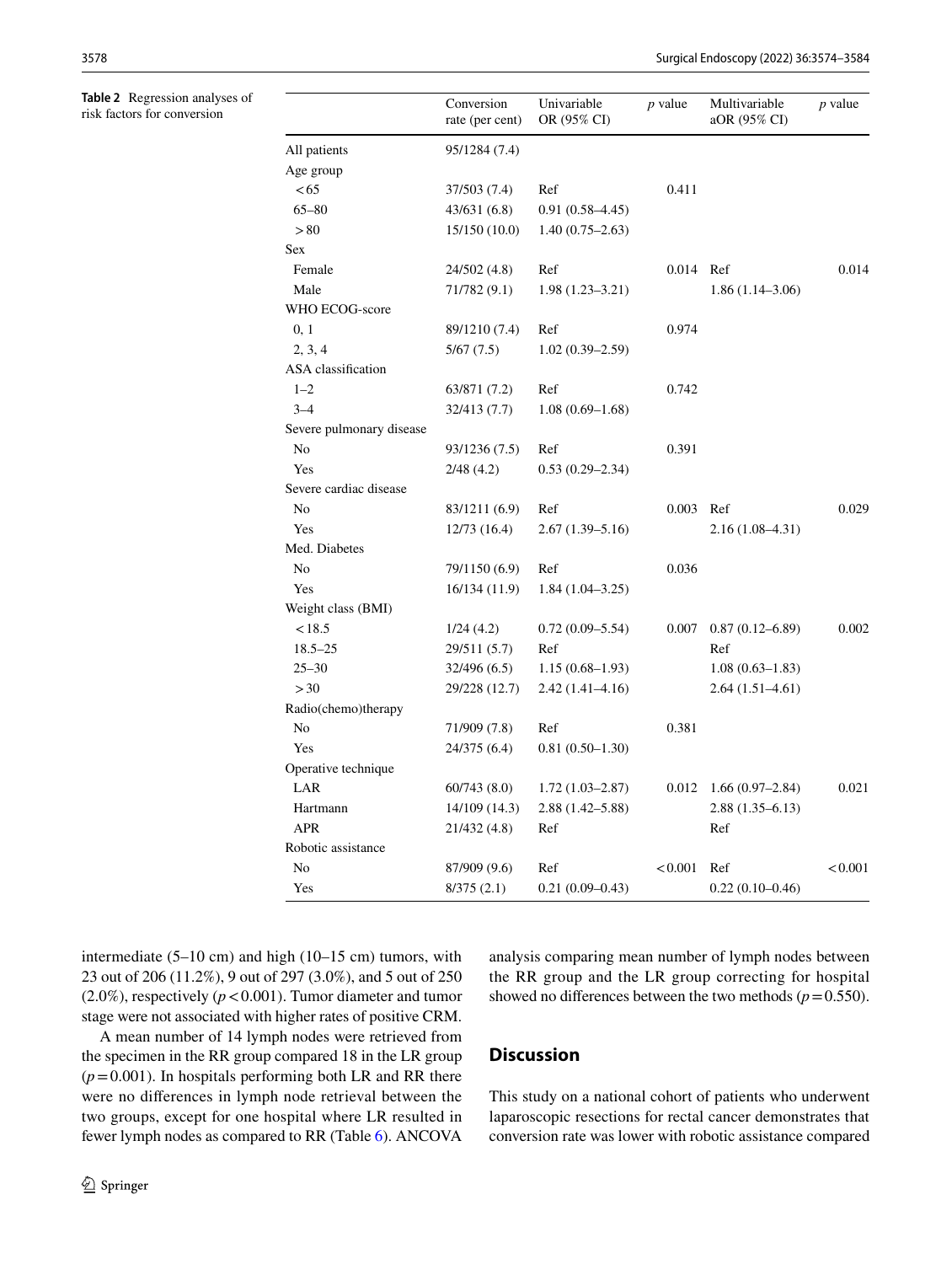<span id="page-5-0"></span>**Table 3** Rate of conversion stratifed by sex and BMI

|                    | Conversion rate     |                      |                              |  |
|--------------------|---------------------|----------------------|------------------------------|--|
|                    | <b>RR</b>           | LR                   | $OR^a (95\% CI)$             |  |
| Male (all cases)   | 6 out of $231(2.6)$ | 65 out of 551 (11.8) | $p < 0.001*$                 |  |
| Male, $BMI > 30$   | 3 out of 52 (5.77)  | 19 out of 91 (20.88) | 0.23 (0.07–0.83) $p = 0.024$ |  |
| Male, $BMI < 30$   | 3 out of 172 (1.74) | 42 out of 451 (9.31) | $0.17(0.06-0.57) p = 0.004$  |  |
| Female (all cases) | 2 out of $114(1.4)$ | 22 out of 358 (6.1)  | $p = 0.024*$                 |  |
| Female, $BMI > 30$ | 0 out of $28(0.00)$ | 7 out of 57 (12.28)  | 0.12 (0.01–2.15) $p = 0.149$ |  |
| Female, $BMI < 30$ | 2 out of 111 (1.80) | 15 out of 297 (5.05) | $0.36(0.08-1.53) p=0.162$    |  |

Values in parentheses are percentages unless indicated otherwise

*RR* robotic resection, *LR* laparoscopic resection

a OR for conversion in RR with LR as reference

\*Chi-square analysis

<span id="page-5-1"></span>**Table 4** Postoperative complications and histopathological results

|                               | LR        | RR       | $p$ values* | $CC**$    | $CL***$    | $p$ values* |
|-------------------------------|-----------|----------|-------------|-----------|------------|-------------|
| 30-day mortality              | 3(0.3)    | 2(0.2)   | 0.592       | 1(1.1)    | 4(0.3)     | 0.280       |
| 90-day mortality              | 11(1.2)   | 5(1.3)   | 0.856       | 3(3.2)    | 13(1.1)    | 0.081       |
| Major complications           | 112(12.3) | 43(11.5) | 0.669       | 20(21.2)  | 135 (11.4) | 0.005       |
| Conversion rate               | 87 (9.6)  | 8(2.1)   | < 0.001     |           |            |             |
| Anastomotic leak              | 27(4.9)   | 14(7.7)  | 0.203       | 5(8.3)    | 36(5.3)    | 0.319       |
| Reoperation                   | 71 (7.8)  | 35(9.3)  | 0.367       | 13(12.3)  | 93 (7.8)   | 0.046       |
| Tumor perforation             | 5(0.6)    | 2(0.6)   | 0.988       | 3(3.8)    | 4(0.4)     | < 0.001     |
| LOS <sup>a</sup> median (IOR) | $6(4-9)$  | $5(3-7)$ | 0.001       | $8(6-12)$ | $6(4-8)$   | 0.001       |
| Single-organ failure          | 22(2.4)   | 5(1.3)   | 0.217       | 3(3.2)    | 24(2.0)    | 0.456       |
| Multi-organ failure           | 3(0.3)    | 2(0.5)   | 0.595       | 2(2.1)    | 3(0.3)     | 0.005       |
| Histopathological results     |           |          |             |           |            |             |

|                                      | LR                | RR                | <i>p</i> values | CC                | CL                | $p$ values |
|--------------------------------------|-------------------|-------------------|-----------------|-------------------|-------------------|------------|
| Positive CRM <sup>b</sup>            | 35(4.6)           | 16(4.8)           | 0.885           | 9(10.2)           | 42(4.2)           | 0.010      |
| Positive DRM <sup>c</sup>            | 6(0.8)            | 1(0.3)            | 0.376           | 1(1.1)            | 6(0.6)            | 0.547      |
| Median $DRMc (IOR)$                  | $3.0(1.8-4.0)$    | $3.5(2.0-4.5)$    | 0.002           | $2.6(2.0-4.0)$    | $3.0(2.0-4.4)$    | 0.367      |
| Median $PRMd (IOR)$                  | $15.0(11.0-20.0)$ | $13.5(10.0-17.0)$ | 0.001           | $18.0(12.0-23.0)$ | $14.0(10.3-19.0)$ | 0.001      |
| $L$ , node <sup>e</sup> median (IOR) | $16(12-21)$       | $13(11-17)$       | 0.001           | $16(13-22)$       | $15(12-20)$       | 0.505      |
| Stage <sup>f</sup>                   |                   |                   |                 |                   |                   |            |
|                                      | 196 (41.4)        | 66(36.1)          | 0.486           | 14(28.6)          | 248 (40.8)        | 0.135      |
| 2                                    | 121(25.5)         | 38(20.8)          |                 | 11(22.5)          | 148 (24.3)        |            |
| 3                                    | 108(22.8)         | 54 (29.5)         |                 | 14(28.6)          | 148 (24.3)        |            |
| 4                                    | 49(10.3)          | 25(13.7)          |                 | 10(20.4)          | 64(10.5)          |            |

Values in parentheses are percentages unless indicated otherwise

*LR* laparoscopic resections, *RR* robotic resections

\*Chi-square analyses

\*\*Converted cases

\*\*\*Completed laparoscopically

a LOS, In-hospital length of stay

b Circumferential resection margin. Missing values in this variable *n*=194

 $\text{c}^{\text{c}}$  Distal resection margin, measured in centimeters. Missing values in this variable  $n=209$ 

d Proximal resection margin, measured in centimeters. Missing values in this variable *n*=280

e Lymph nodes yielded

<sup>f</sup>Missing values in this variable  $n = 627$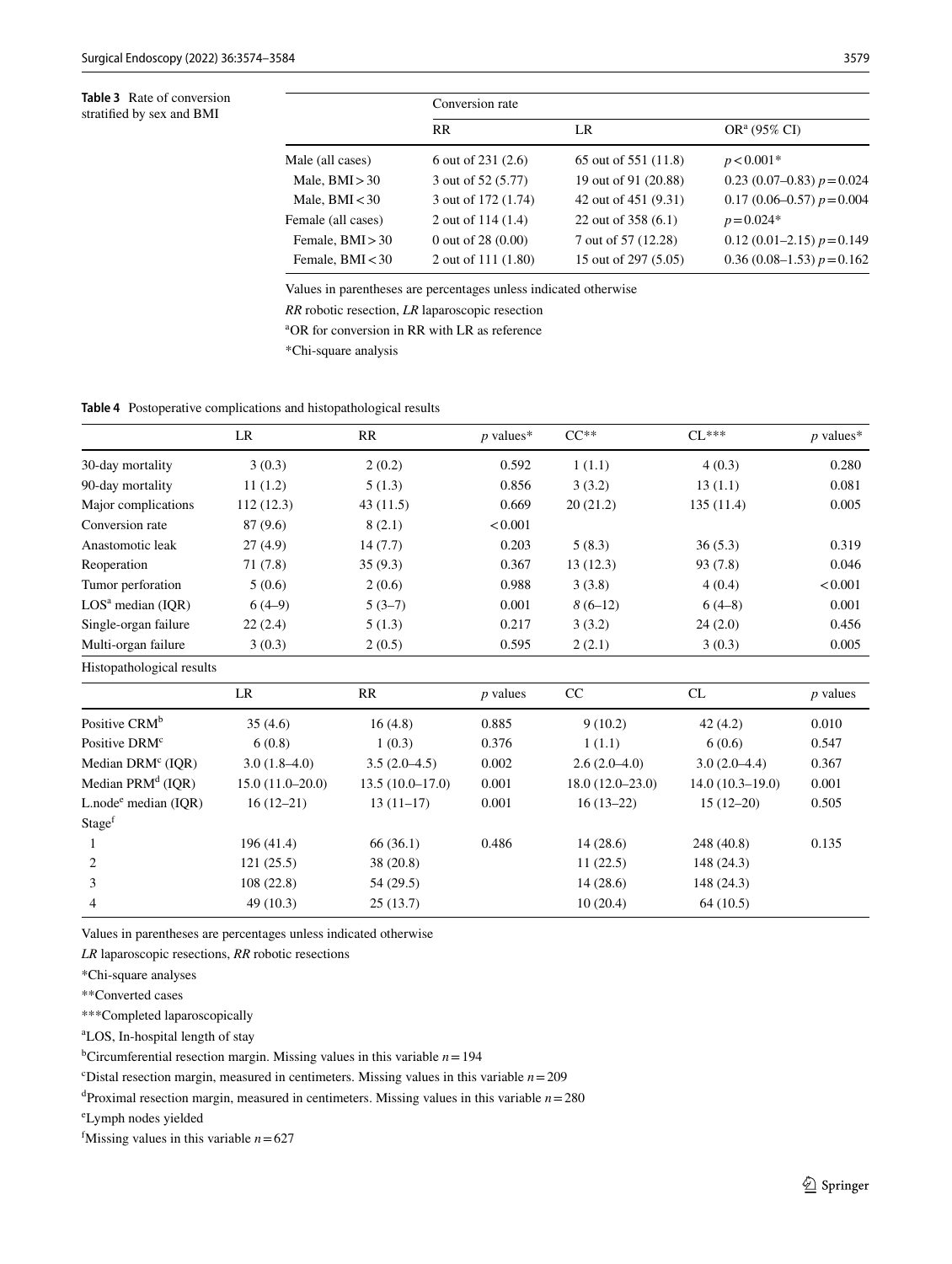<span id="page-6-0"></span>**Table 5** Regression analyses of risk factors for major complications

|                          | Rate $(\%)$<br>Univariable |                     |               | Multivariable       |           |
|--------------------------|----------------------------|---------------------|---------------|---------------------|-----------|
|                          |                            | OR (95% CI)         | $p$ value     | aOR (95% CI)        | $p$ value |
| All patients             | 155/1284 (12.1)            |                     |               |                     |           |
| Age group                |                            |                     |               |                     |           |
| <65                      | 68/503 (13.5)              | Ref                 | 0.192         |                     |           |
| $65 - 80$                | 75/631 (11.9)              | $0.86(0.61-1.23)$   |               |                     |           |
| > 80                     | 12/150(8.0)                | $0.56(0.29-1.06)$   |               |                     |           |
| Sex                      |                            |                     |               |                     |           |
| Female                   | 43/502 (8.6)               | Ref                 | 0.002 Ref     |                     | 0.009     |
| Male                     | 112/782 (14.3)             | $1.78(1.23 - 2.59)$ |               | $1.67(1.14 - 2.44)$ |           |
| WHO ECOG-score           |                            |                     |               |                     |           |
| 0, 1                     | 148/1210 (12.2)            | Ref                 | 0.664         |                     |           |
| 2, 3, 4                  | 7/67(10.4)                 | $0.84(0.38 - 1.87)$ |               |                     |           |
| Severe pulmonary disease |                            |                     |               |                     |           |
| No                       | 139/1236 (11.2)            | Ref                 | $< 0.001$ Ref |                     | < 0.001   |
| Yes                      | 16/48 (33.3)               | $3.95(2.11 - 7.48)$ |               | $3.34(1.72 - 6.46)$ |           |
| Severe cardiac disease   |                            |                     |               |                     |           |
| No                       | 131/1211 (10.8)            | Ref                 | < 0.001       | Ref                 | < 0.001   |
| Yes                      | 24/73 (32.9)               | $4.04(2.39 - 6.79)$ |               | 3.42 (1.97 (5.94)   |           |
| Weight class (BMI)       |                            |                     |               |                     |           |
| < 18.5                   | 2/24(8.3)                  | $0.98(0.23 - 4.35)$ | 0.007         |                     |           |
| $18.5 - 25$              | 43/511 (8.4)               | Ref                 |               |                     |           |
| $25 - 30$                | 70/496 (14.1)              | $1.79(1.19-2.67)$   |               |                     |           |
| > 30                     | 37/228 (16.2)              | 2.11 (1.32–3.38)    |               |                     |           |
| Med. Diabetes            |                            |                     |               |                     |           |
| No                       | 135/1150 (10.5)            | Ref                 | 0.285         |                     |           |
| Yes                      | 20/134 (14.9)              | $1.32(0.79 - 2.19)$ |               |                     |           |
| ASA classification       |                            |                     |               |                     |           |
| $1 - 2$                  | 102/871 (11.7)             | Ref                 | 0.564         |                     |           |
| $3 - 4$                  | 53/413 (12.8)              | $1.11(0.79-1.58)$   |               |                     |           |
| Operative technique      |                            |                     |               |                     |           |
| LAR                      | 105/743 (14.1)             | Ref                 | 0.020 Ref     |                     | 0.010     |
| Hartmann                 | 7/109(6.4)                 | $0.42(0.19 - 0.92)$ |               | $0.36(0.16 - 0.81)$ |           |
| <b>APR</b>               | 43/432 (10.0)              | $0.67(0.46 - 0.78)$ |               | $0.66(0.45-0.97)$   |           |
| Robotic assistance       |                            |                     |               |                     |           |
| No                       | 112/909 (12.3)             |                     | 0.669         |                     |           |
| Yes                      | 43/375 (11.5)              | $0.92(0.63 - 1.34)$ |               |                     |           |
| Conversion               |                            |                     |               |                     |           |
| Yes                      | 20/95 (21.1)               | $2.09(1.23 - 5.52)$ | 0.006         | $1.85(1.07-3.23)$   | 0.029     |
| No                       | 135/1189 (11.4)            | Ref                 |               | Ref                 |           |

to standard laparoscopy. Further, conversion to open access surgery was associated with higher rates of major complications, longer hospital stay, and unfavorable histopathological results.

These results are corroborated by data from a recent meta-analysis of RCTs and propensity score matched studies [[17\]](#page-9-25) as well as a large single center study on 600 patients [[16](#page-9-11)], both showing lower conversion rates with robotic assistance compared to conventional laparoscopy in rectal cancer patients, [[16,](#page-9-11) [17\]](#page-9-25). In contrast, the large international multi-center ROLARR trial found no diference in conversion rates between RR and LR [\[18\]](#page-9-8). However, according to a post hoc multi-level logistic regression analysis taking into account the participating surgeon's experience with robotic surgery, the lack of diference in conversion rates between the two techniques in this multi-center trial could be explained by a learning effect [[34](#page-9-26)].

A conversion rate of 2.1% with RR and 9.6% with LR is generally low compared to other large studies on both laparoscopic and robotic rectal resections, where reported rates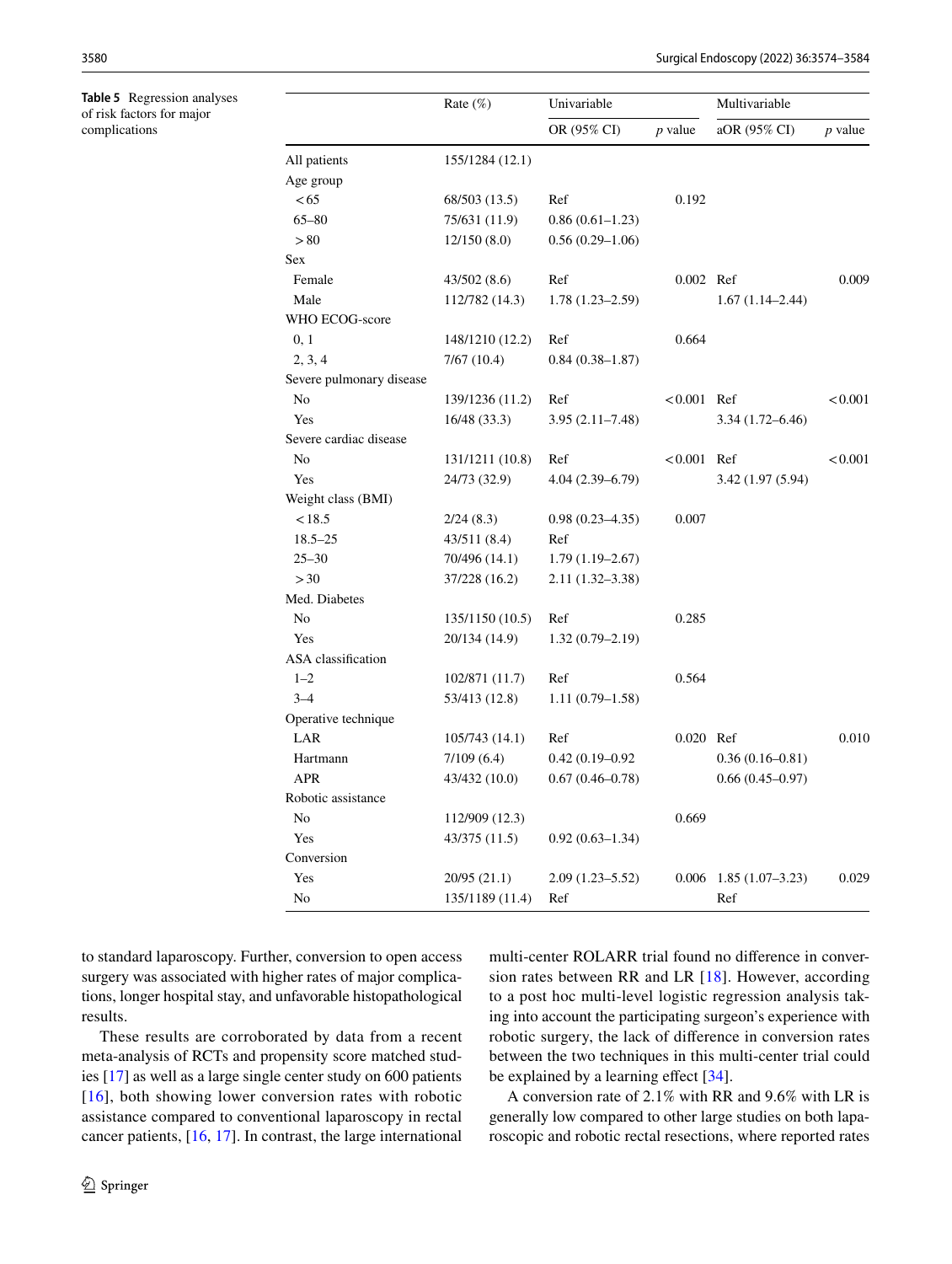<span id="page-7-0"></span>**Table 6** Lymph nodes retrieved with LR and RR in hospitals performing both techniques

|                |                |                | <b>RR</b>                          | LR                                 | <i>p</i> value |
|----------------|----------------|----------------|------------------------------------|------------------------------------|----------------|
| Center number  | <i>n</i> total | $n$ RR         | Mean $n$ . lymphnodes<br>(Std.dev) | Mean $n$ . lymphnodes<br>(Std.dev) |                |
| 1              | 158            | 6              | 26.5(12.5)                         | 21.1(11.1)                         | 0.339          |
| $\overline{2}$ | 118            | 60             | 13.7(5.8)                          | 15.1(4.8)                          | 0.148          |
| 3              | 75             | 58             | 15.2(5.8)                          | 16.1(5.9)                          | 0.564          |
| $\overline{4}$ | 123            | $\overline{4}$ | 20.8(3.3)                          | 15.7(7.7)                          | 0.044          |
| 5              | 32             | 19             | 20.7(7.8)                          | 26.6(13.5)                         | 0.174          |
| 6              | 64             | 34             | 15.9(5.9)                          | 16.9(4.8)                          | 0.482          |
| 7              | 269            | 194            | 12.6(4.9)                          | 13.0(5.2)                          | 0.562          |

Significant values ( $p < 0.05$ ) are marked in bold

*RR* robotic resection, *LR* laparoscopic resection

vary between 5.0 and 8.1% for RR and 12.2 and 15.4% for LR [\[16–](#page-9-11)[18\]](#page-9-8). This could indicate that the operating surgeons had a high level of experience with both robotic assisted and laparoscopic techniques.

Male gender, BMI > 30, and severe cardiac disease were identifed as risk factors associated with conversion to open surgery, which is in line with other studies [[16,](#page-9-11) [35,](#page-9-27) [36\]](#page-9-28). In a study by Crippa et al., robotic surgery was associated with lower conversion rate in obese patients [[14\]](#page-9-6) In the present study, the conversion rate was especially high for males with BMI > 30 who underwent LR, and the risk for conversion in this group was signifcantly lower with robotic assistance (Table [3](#page-5-0)). This indicates that robotic assistance aids in completing surgery laparoscopically especially in the more challenging obese patients combined with a narrow male pelvis. The fnding of severe cardiac disease as an independent risk factor for conversion has to our knowledge not been addressed in the literature. The data available for this study do not provide further information to elaborate this fnding.

Rates of major complications, 30 day mortality, reoperations, and anastomotic leak did not difer between RR and LR, which is in line with other large studies [[7](#page-9-0), [16](#page-9-11), [18](#page-9-8), [37](#page-9-29)]. While some studies have used standardized complication scores like Accordion grading score [\[38](#page-9-30)] or Clavien-Dindo score [[5](#page-8-3)], other studies recorded complications according to custom defnitions which vary greatly and make direct comparison difficult. A review of 8 studies including 592 patients undergoing laparoscopic or robotic assisted LAR showed that the overall complication rate was signifcantly lower in the RR group compared to LR [\[39](#page-9-31)]; however, the defnition of complications difered between the included studies. In comparison, there were no diferences in complication rates between RR and LR in the ROLARR trial comprising 461 patients [\[18](#page-9-8)]. The overall rate of major complications in the present study was low, as almost 9 out of 10 patients went through elective rectal cancer surgery without any major complication.

Conversion to open access was followed by higher rates of major complications, reoperations, longer LOS, higher rates of positive CRM, and tumor-near bowel-perforation. Higher rates of complications have been associated with conversion of laparoscopic colon cancer resections in several studies [[3–](#page-8-2)[7\]](#page-9-0). In a study with prospectively collected data of 470 patients who underwent laparoscopic colorectal resections including 192 rectal resections, postoperative complication rates were signifcantly higher for patients who experienced conversion to open access, with a rate of 56.1% versus 16.8% when resections were completed laparoscopically [\[37](#page-9-29)]. This fnding is supported by the present study, although the difference in complication rates was less profound.

Histopathological assessment included CRM/DRM and number of retrieved lymph nodes in the specimen. Total number of lymph nodes is one of the key quality measures for assessing the histopathological result following colorectal surgery [[40\]](#page-9-32). The present study showed signifcantly lower numbers of harvested lymph nodes in the RR group compared with the LR group. However, subgroup analysis indicated that this was related to local hospital or laboratory diferences rather than between RR and LR, as there was no diference in number of retrieved lymph nodes after LR and RR in hospitals operating with both methods. Large diferences between pathology laboratories in lymph node retrieval have previously been shown in other studies [[41,](#page-9-33) [42](#page-10-0)]. In the present study, the proportion of patients with neoadjuvant treatment was signifcantly higher in the RR group. This was probably related to a larger share of low tumors in the RR group which more often meet the criteria for neoadjuvant treatment. Neoadjuvant treatment is well known to be associated with a lower number of specimen lymph nodes. In the ROLARR trial, mean number of lymph nodes retrieved by robotic resections were 24.1, compared to 23.2 for laparoscopic resections [\[18](#page-9-8)]. In the COLORII trial the median number of lymph nodes retrieved was 13 for the laparoscopic resections [\[7\]](#page-9-0), which compares well with the present study.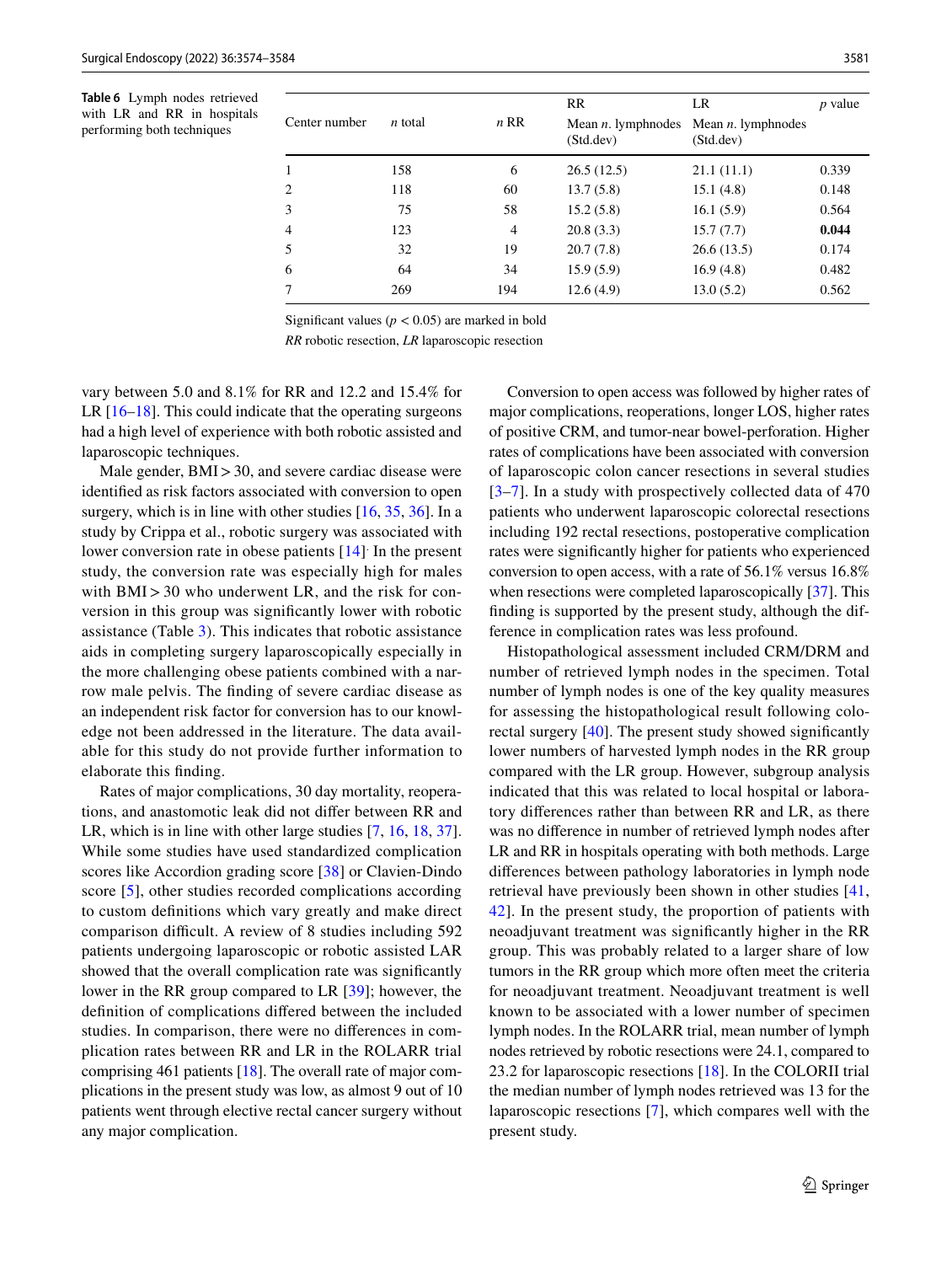The overall positive CRM was 4.7% in the present study, which is lower than both the COLORII trial [\[7\]](#page-9-0) (7.05% for LR) and the ROLARR trial [[18](#page-9-8)] (6.3% for LR and 5.1% for RR). In the present study, positive CRM was more frequent in converted cases, low tumors and tumors resected by APR. Despite a higher proportion of APR and lower tumors in the RR group, no diference was seen regarding positive CRM. This could indicate that robotic assistance reduces the risk for involved CRM in patients operated with APR. In this study however, the reason for conversion was not recorded. In a review [[43\]](#page-10-1) of 18 studies on colorectal cancer patients, 3 studies on rectal cancer patients stated that the most common reasons for conversion were advanced tumors, obesity, narrow pelvis, and adhesions. The higher rates of positive CRM in specimens from converted procedures could reflect difficult laparoscopic dissection where conversion to open access enabled to fnalize the procedure but could not undo the damage caused by suboptimal dissection.

There are some limitations to this study. The completeness of the mesorectal fascia is an important histopathological quality measure [[44,](#page-10-2) [45](#page-10-3)], but this variable was not available from the Norwegian Colorectal Cancer Registry. Another limitation is that NoRGast is a newly established registry with low coverage rates during the first years of inclusion. Furthermore, it is possible that surgeons performing robotic rectal resections are those who previously had developed high surgical skills in conventional laparoscopy. However, rectal cancer surgery in Norway has been centralized before the introduction of conventional laparoscopic rectal resection, and the same surgeons are performing LR and RR at centers offering both techniques. The higher conversion rate in LR also in these centers makes this bias unlikely.

Moreover, the present study is an observational study, and the low conversion rate associated with robotic resection could be a result of confounders which were not recorded as variables in the registries. However, separate analyses on hospital level to detect whether conversion rate was dependent on robot system accessibility, showed significantly higher conversion rates with LR also in hospitals with access to such operating systems. Furthermore, propensity score matching was also performed to eliminate bias otherwise only accounted for by an RCT.

This study is based on compound data from two national quality registries covering the surgical and oncological quality of surgical treatment of rectal cancer and shows real time results from treatment outside the strict frames of an RCT. Mandatory inclusion of patients from all hospitals performing rectal cancer surgery enables the possibility to obtain a large dataset of unselected patient population suited for research using advanced statistical methods to minimize bias and confounding. This approach offers results that reflect national daily practice. The degree of external validity would depend on a similar homogenous population and healthcare provision.

**Funding** Open access funding provided by UiT The Arctic University of Norway (incl University Hospital of North Norway). The project was funded by the Northern Norway Regional Health Authority. Grant No. HNF1537-20.

## **Declarations**

**Disclosures** Drs Elisabeth Myrseth, Linn Såve Nymo, Petter Fosse Gjessing, Hartwig Kørner, Jan Terje Kvaløy and Stig Norderval have no conficts of interest or fnancial ties to disclosure.

**Ethical approval** The study was approved by The Regional Committee for Medical and Health Research Ethics (Approval Number 2018/2274) and by the Data Protection Officer at the University Hospital of North Norway.

**Open Access** This article is licensed under a Creative Commons Attribution 4.0 International License, which permits use, sharing, adaptation, distribution and reproduction in any medium or format, as long as you give appropriate credit to the original author(s) and the source, provide a link to the Creative Commons licence, and indicate if changes were made. The images or other third party material in this article are included in the article's Creative Commons licence, unless indicated otherwise in a credit line to the material. If material is not included in the article's Creative Commons licence and your intended use is not permitted by statutory regulation or exceeds the permitted use, you will need to obtain permission directly from the copyright holder. To view a copy of this licence, visit<http://creativecommons.org/licenses/by/4.0/>.

# **References**

- <span id="page-8-0"></span>1. Davis CH, Gaglani T, Moore LW, Du XL, Hwang H, Yamal J-M et al (2019) Trends and outcomes in laparoscopic versus open surgery for rectal cancer from 2005 to 2016 using the ACS-NSQIP database, a retrospective cohort study. Int J Surg 63:71–76
- <span id="page-8-1"></span>2. National Bowel Cancer Audit. Annual report 2020. [https://www.](https://www.nboca.org.uk/content/uploads/2020/12/NBOCA-2020-Annual-Report.pdf) [nboca.org.uk/content/uploads/2020/12/NBOCA-2020-Annual-](https://www.nboca.org.uk/content/uploads/2020/12/NBOCA-2020-Annual-Report.pdf)[Report.pdf](https://www.nboca.org.uk/content/uploads/2020/12/NBOCA-2020-Annual-Report.pdf)
- <span id="page-8-2"></span>3. Nymo LS, Norderval S, Eriksen MT, Wasmuth HH, Kørner H, Bjørnbeth BA et al (2019) Short-term outcomes after elective colon cancer surgery: an observational study from the Norwegian registry for gastrointestinal and HPB surgery, NoRGast. Surg Endosc 33:2821–2833
- 4. Bosker RJI, Van't Riet E, Noo M, Vermaas M, Karsten TM, Pierie J-P (2019) Minimally invasive versus open approach for rightsided colectomy: a study in 12,006 patients from the Dutch surgical colorectal audit. Dig Surg 36:27–32
- <span id="page-8-3"></span>5. Ehrlich A, Kellokumpu S, Wagner B, Kautiainen H, Kellokumpu I (2015) Comparison of laparoscopic and open colonic resection within fast-track and traditional perioperative care pathways: clinical outcomes and in-hospital costs. Scand J Surg 10(104):211–218
- 6. Veldkamp R, Kuhry E, Hop WCJ, Jeekel J, Kazemier G, Bonjer HJ et al (2005) Laparoscopic surgery versus open surgery for colon cancer: short-term outcomes of a randomised trial. Lancet Oncol 6:477–484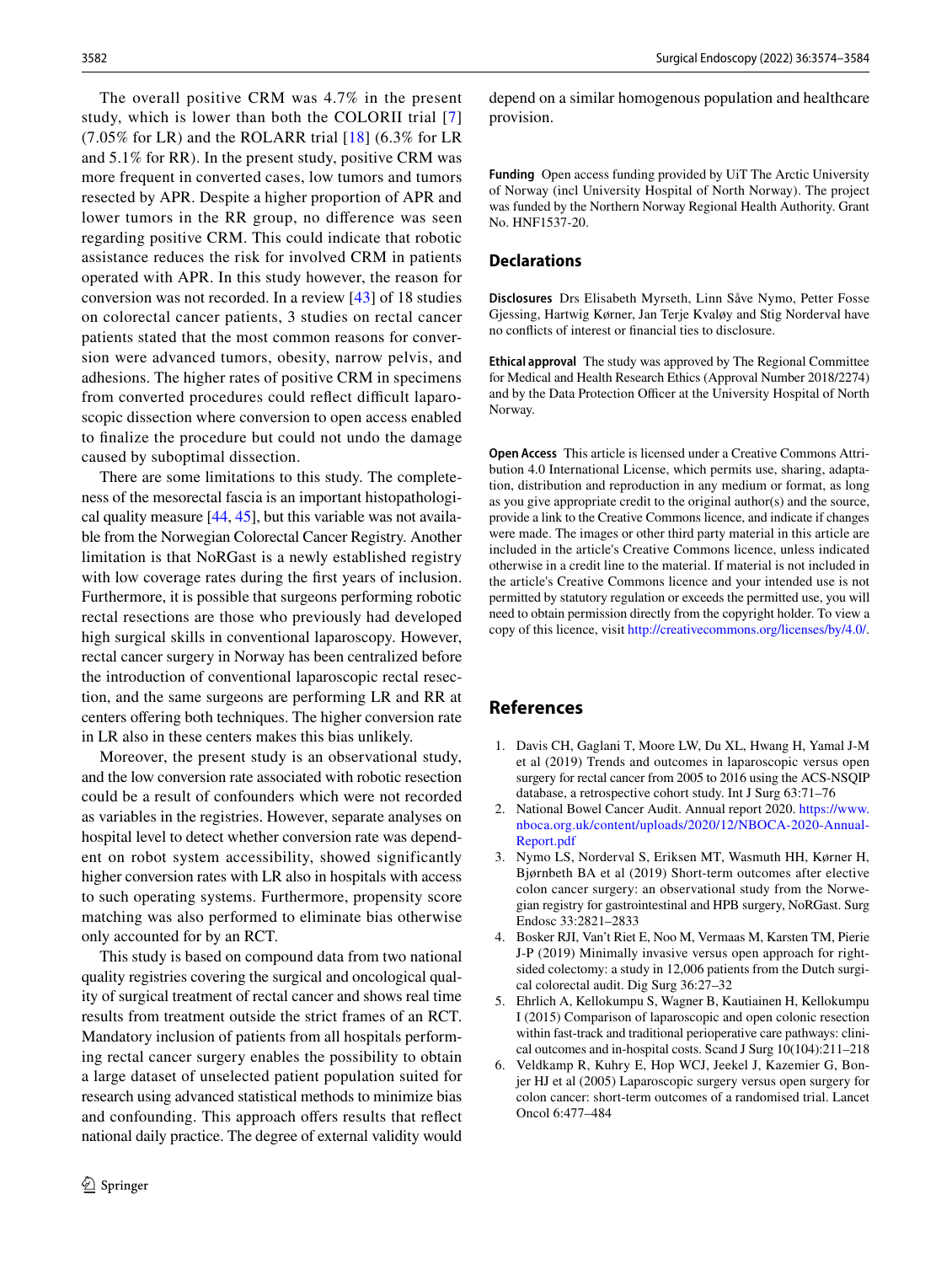- <span id="page-9-0"></span>7. van der Pas MH, Haglind E, Cuesta MA, Fürst A, Lacy AM, Hop WC et al (2013) Laparoscopic versus open surgery for rectal cancer (COLOR II): short-term outcomes of a randomised, phase 3 trial. Lancet Oncol 14:210–218
- <span id="page-9-1"></span>8. Nordholm-Carstensen A, Jensen KK, Krarup P-M (2018) Oncological outcome following laparoscopic versus open surgery for cancer in the transverse colon: a nationwide cohort study. Surg Endosc 32:4148–4157
- 9. Deijen CL, Vasmel JE, de Lange-de Klerk ESM, Cuesta MA, Coene P-PLO, Lange JF et al (2017) Ten-year outcomes of a randomised trial of laparoscopic versus open surgery for colon cancer. Surg Endosc 31:2607–2615
- <span id="page-9-2"></span>10. Buunen M, Veldkamp R, Hop WCJ, Kuhry E, Jeekel J, Haglind E et al (2009) Survival after laparoscopic surgery versus open surgery for colon cancer: long-term outcome of a randomised clinical trial. Lancet Oncol 10:44–52
- <span id="page-9-3"></span>11. Jeong S-Y, Park JW, Nam BH, Kim S, Kang S-B, Lim S-B et al (2014) Open versus laparoscopic surgery for mid-rectal or lowrectal cancer after neoadjuvant chemoradiotherapy (COREAN trial): survival outcomes of an open-label, non-inferiority, randomised controlled trial. Lancet Oncol 15:767–774
- <span id="page-9-4"></span>12. Bonjer HJ, Deijen CL, Abis GA, Cuesta MA, van der Pas MHGM, de Lange-de Klerk ESM et al (2015) A randomized trial of laparoscopic versus open surgery for rectal cancer. N Engl J Med 2(372):1324–1332
- <span id="page-9-5"></span>13. Fleshman J, Branda M, Sargent DJ, Boller AM, George V, Abbas M et al (2015) Effect of laparoscopic-assisted resection vs open resection of stage II or III rectal cancer on pathologic outcomes: the ACOSOG Z6051 randomized clinical trial. JAMA 6(314):1346–1355
- <span id="page-9-6"></span>14. Stevenson ARL, Solomon MJ, Lumley JW, Hewett P, Clouston AD, Gebski VJ et al (2015) Efect of laparoscopic-assisted resection vs open resection on pathological outcomes in rectal cancer: the ALaCaRT randomized clinical trial. JAMA 6(314):1356–1363
- <span id="page-9-7"></span>15. Guillou PJ, Quirke P, Thorpe H, Walker J, Jayne DG, Smith AMH et al (2005) Short-term endpoints of conventional versus laparoscopic-assisted surgery in patients with colorectal cancer (MRC CLASICC trial): multicentre, randomised controlled trial. Lancet (London, England) 365:1718–1726
- <span id="page-9-11"></span>16. Crippa J, Grass F, Achilli P, Mathis KL, Kelley SR, Merchea A et al (2020) Risk factors for conversion in laparoscopic and robotic rectal cancer surgery. Br J Surg 107:560–566
- <span id="page-9-25"></span>17. Phan K, Kahlaee HR, Kim SH, Toh JWT (2019) Laparoscopic vs. robotic rectal cancer surgery and the efect on conversion rates: a meta-analysis of randomized controlled trials and propensityscore-matched studies. Tech Coloproctol 23:221–230
- <span id="page-9-8"></span>18. Jayne D, Pigazzi A, Marshall H, Croft J, Corrigan N, Copeland J et al (2017) Efect of robotic-assisted vs conventional laparoscopic surgery on risk of conversion to open laparotomy among patients undergoing resection for rectal cancer: the ROLARR randomized clinical trial. JAMA 318:1569–1580
- <span id="page-9-9"></span>19. Miskovic D, Ni M, Wyles SM, Tekkis P, Hanna GB (2012) Learning curve and case selection in laparoscopic colorectal surgery: systematic review and international multicenter analysis of 4852 cases. Dis Colon Rectum 55:1300–1310
- <span id="page-9-10"></span>20. Allaix ME, Furnée EJB, Mistrangelo M, Arezzo A, Morino M (2016) Conversion of laparoscopic colorectal resection for cancer: what is the impact on short-term outcomes and survival? World J Gastroenterol 22:8304
- <span id="page-9-12"></span>21. Xiong B, Ma L, Zhang C, Cheng Y (2014) Robotic versus laparoscopic total mesorectal excision for rectal cancer: a meta-analysis. J Surg Res 15(188):404–414
- <span id="page-9-13"></span>22. Trastulli S, Farinella E, Cirocchi R, Cavaliere D, Avenia N, Sciannameo F et al (2012) Robotic resection compared with laparoscopic rectal resection for cancer: systematic review and metaanalysis of short-term outcome. Colorectal Dis 14:e134–e156
- <span id="page-9-14"></span>23. Jayne D, Pigazzi A, Marshall H, Croft J, Corrigan N, Copeland J et al (2019) Robotic-assisted surgery compared with laparoscopic resection surgery for rectal cancer: the ROLARR RCT. Effic Mech Eval 6:1–140
- <span id="page-9-15"></span>24. Lassen K, Nymo LS, Kørner H, Thon K, Grindstein T, Wasmuth HH et al (2018) The new national registry for gastrointestinal surgery in Norway: NoRGast. Scand J Surg 107:201–207
- <span id="page-9-16"></span>25. Directory of Health, Report on cancer surgery in Norway, 2015. <https://www.helsedirektoratet.no/rapporter/kreftkirurgi-i-norge/>
- <span id="page-9-17"></span>26. Nielsen H-B (2011) NOMESCO Classifcation of Surgical Procedures. E-book. NOWBASE website. [http://nowbase.org/publi](http://nowbase.org/publications/ncsp-classification-surgical-procedures) [cations/ncsp-classifcation-surgical-procedures](http://nowbase.org/publications/ncsp-classification-surgical-procedures)
- <span id="page-9-18"></span>27. World Health Organization (2004) ICD-10, International statistical classifcation of disease and health related problems. Tenth revision. 2nd edition. World Health Organization
- <span id="page-9-19"></span>28. NoRGast, annualy report 2014-2019. Available from: [https://unn.](https://unn.no/fag-og-forskning/medisinske-kvalitetsregistre/norgast-norsk-register-for-gastrokirurgi#arsrapport) [no/fag-og-forskning/medisinske-kvalitetsregistre/norgast-norsk](https://unn.no/fag-og-forskning/medisinske-kvalitetsregistre/norgast-norsk-register-for-gastrokirurgi#arsrapport)[register-for-gastrokirurgi#arsrapport](https://unn.no/fag-og-forskning/medisinske-kvalitetsregistre/norgast-norsk-register-for-gastrokirurgi#arsrapport)
- <span id="page-9-20"></span>29. Colorectal cancer registry, annualy reports 2014–2019. Available from: [https://www.kreftregisteret.no/Registrene/Kvalitetsregist](https://www.kreftregisteret.no/Registrene/Kvalitetsregistrene/Tykk-ogendetarmskreftregisteret/Resultater/) [rene/Tykk-ogendetarmskreftregisteret/Resultater/](https://www.kreftregisteret.no/Registrene/Kvalitetsregistrene/Tykk-ogendetarmskreftregisteret/Resultater/)
- <span id="page-9-21"></span>30. von Elm E, Altman DG, Egger M, Pocock SJ, Gøtzsche PC, Vandenbroucke JP et al (2008) The strengthening the reporting of observational studies in epidemiology (STROBE) statement: guidelines for reporting observational studies. J Clin Epidemiol 61:344–349
- <span id="page-9-22"></span>31. Strasberg SM, Linehan DC, Hawkins WG (2009) The accordion severity grading system of surgical complications. Ann Surg 250:177–186
- <span id="page-9-23"></span>32. Rahbari NN, Weitz J, Hohenberger W, Heald RJ, Moran B, Ulrich A et al (2010) Defnition and grading of anastomotic leakage following anterior resection of the rectum: a proposal by the international study group of rectal cancer. Surgery 147:339–351
- <span id="page-9-24"></span>33. World Health Organization, Body Mass Index. [http://www.euro.](http://www.euro.who.int/en/health-topics/disease-prevention/nutrition/a-healthy-lifestyle/body-mass-index-bmi) [who.int/en/health-topics/disease-prevention/nutrition/a-healthy](http://www.euro.who.int/en/health-topics/disease-prevention/nutrition/a-healthy-lifestyle/body-mass-index-bmi)[lifestyle/body-mass-index-bmi.](http://www.euro.who.int/en/health-topics/disease-prevention/nutrition/a-healthy-lifestyle/body-mass-index-bmi) Accessed 2 Feb 2021
- <span id="page-9-26"></span>34. Corrigan N, Marshall H, Croft J, Copeland J, Jayne D, Brown J (2018) Exploring and adjusting for potential learning efects in ROLARR: a randomised controlled trial comparing roboticassisted vs. standard laparoscopic surgery for rectal cancer resection. Trials 27(19):339
- <span id="page-9-27"></span>35. Neree Tot Babberich MPM, Groningen JT, Dekker E, Wiggers T, Wouters MWJM, Bemelman WA et al (2018) Laparoscopic conversion in colorectal cancer surgery; is there any improvement over time at a population level? Surg Endosc 32:3234–3246
- <span id="page-9-28"></span>36. Agha A, Fürst A, Iesalnieks I, Fichtner-Feigl S, Ghali N, Krenz D et al (2008) Conversion rate in 300 laparoscopic rectal resections and its infuence on morbidity and oncological outcome. Int J Colorectal Dis 23:409–417
- <span id="page-9-29"></span>37. Chan ACY, Poon JTC, Fan JKM, Lo SH, Law WL (2008) Impact of conversion on the long-term outcome in laparoscopic resection of colorectal cancer. Surg Endosc 22:2625–2630
- <span id="page-9-30"></span>38. Jeong DH, Hur H, Min BS, Baik SH, Kim NK (2013) Safety and feasibility of a laparoscopic colorectal cancer resection in elderly patients. Ann Coloproctol 29:22
- <span id="page-9-31"></span>39. Sun Y, Xu H, Li Z, Han J, Song W, Wang J et al (2016) Robotic versus laparoscopic low anterior resection for rectal cancer: a meta-analysis. World J Surg Oncol 1(14):61
- <span id="page-9-32"></span>40. Tepper JE, O'Connell MJ, Niedzwiecki D, Hollis D, Compton C, Benson AB et al (2001) Impact of number of nodes retrieved on outcome in patients with rectal cancer. J Clin Oncol 1(19):157–163
- <span id="page-9-33"></span>41. de Burlet KJ, van den Hout MFCM, Putter H, Smit VTHBM, Hartgrink HH (2015) Total number of lymph nodes in oncologic resections, is there more to be found? J Gastrointest Surg 19:943–948